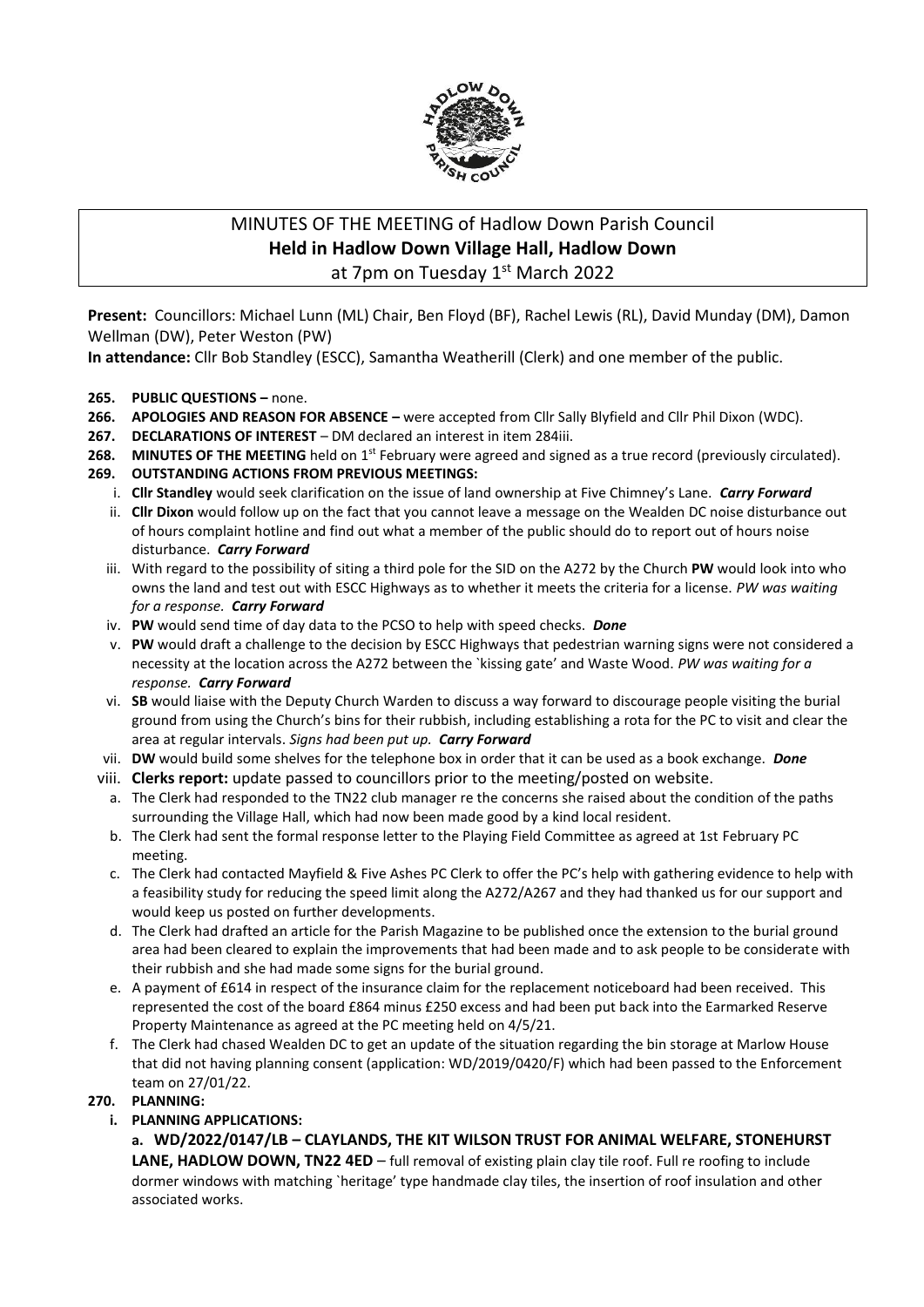DW commented that directly opposite the listed building there is a lot of development going on which seems unfair given the amount of effort going into this application. The PC voted unanimously 6/0 to support this application which is to upgrade the building with like for like in keeping with its listed status.

## **b. WD/2022/0081/F** – **WOODREED FARM HOUSE, STONEHURST LANE, HADLOW DOWN, TN20 6LJ** – Take down and reconstruct garden walls following damage due to flash flooding.

The PC voted unanimously 6/0 to support the application due to it being a necessary and appropriate re-build using existing materials.

**c. WD/2022/0036/F – OLD CROUST FARM, DOG KENNEL LANE, HADLOW DOWN, TN22 4EL** – Partial conversion of existing barn into annexe/holiday let. New garage, replacing 2 no. existing animal shelters. Erection of new machine store.

The PC noted that the application was for weekly holiday lets and with this in mind voted 5/1 to support the application subject to the condition that anyone staying in the annex/holiday let is limited to staying for no longer than 30 consecutive days.

**d. WD/2021/3126/F – THE OLD COTTAGE, CURTAINS HILL, HADLOW DOWN, TN22 4DU –** removal of timber gazebo, disused koi fish pond and stone paving. Erection of new studio to be used as work-from-home office with associated decking.

The PC voted 6/0 to oppose the application due to the size, scale and mass of the building and its impact on the landscape.

**e. WD/2022/0233/F – ASHURST, STOCKLANDS LANE, HADLOW DOWN, TN22 4EA –** proposed 2 bay carport/garage.

The PC voted 5 to support and 1 abstained due to it being appropriate for the site and location.

## **ii. APPROVED PLANNING APPLICATIONS:**

**a. WD/2021/1840/FR – CROWPITS HOUSE, WILDERNESS LANE, HADLOW DOWN, TN22 4HB -** Retrospective application for pond restoration by dredging existing pond and adding natural sandstone cascades to naturally oxygenate the water. Engineering work involving changes to ground levels. Landscape and habitat enhancement including the restoration and resurfacing of existing woodland pathways, replacement fencing and installation of natural hard timber boardwalk and seating deck.

#### **iii. APPEALS ALLOWED:**

**a. WD/2020/2550/F – BOLTON BUILDINGS, FIVE CHIMNEYS LANE, HADLOW DOWN, TN22 4DX –** extension to commercial building in accordance with the terms of the application and subject to the conditions in the appeal decision schedule.

**271. REPORTS FROM CLLR.BOB STANDLEY, ESCC & CLLR PHIL DIXON –** *Written reports had already been submitted which would accompany the minutes on the village website.*

It was noted that County Clean who extract leachate from the closed tip site on Stocklands Lane were still not always using the designated route so Cllr Standley asked anyone observing this happening to note the vehicle registration number and time of day and report it to him direct to pass on. ML commented that the response rate to the storms had been very good on the whole except for the power issues. DM reported that there were road signs in HastingFord Lane that needed to be taken away. DW hoped that there were safeguards going in re the new Highways contract to avoid the same quality issues happening. ML would like to record thanks, via Cllr Standley (as leader of WDC), to Biffa for their bin collections during the storm last week.

## **272. HIGHWAYS**

- i. Speed Indicator Signs  $(SID)$  PW would be supplying data at the next PC meeting.
- ii. Concerns re peak hour 'rat run' into Spring Lane PW had been down there recently and recorded only a couple of cars so there seems to have been a change to the traffic. More surveys would be conducted and the situation would be monitored.
- **273. s106 AGREEMENT FOR VILLAGE HALL RENEWAL OF OUTLINE PLANNING APPLICATION** ML had followed up with Wealden DC and had a long conversation with the Senior Planning Officer regarding this matter who had said that all housing applications within 7km of the Ashdown Forest had to have a s106 agreement for SANGs and SAMMs and had offered to attend a PC meeting to give a full explanation. ML asked if the Council supported inviting the Senior Planning Officer to attend the next Parish Council meeting. Vote taken 6/0 to support. **Actions: The Clerk** would invite the Senior Planning Officer to attend the next PC meeting after which a vote would be taken as to whether to continue with this or to take another route. **ML** would invite Bob Lake (Chair of HD Community Centre Committee (HDCC)) and Sally Blyfield (in her capacity as Chair of Village Hall Committee (VHC)) to also attend the meeting.
- **274. PARISH ASSEMBLY** Representatives from Sussex Police have been invited to attend including PCSO Sue Choppin as well as Mayfield Charities and St Mark's Church. **Actions: Councillors** to prepare and send to the Clerk a two page power point summary of the year covering their responsibilities by 11th April. **The Clerk** would circulate a draft agenda.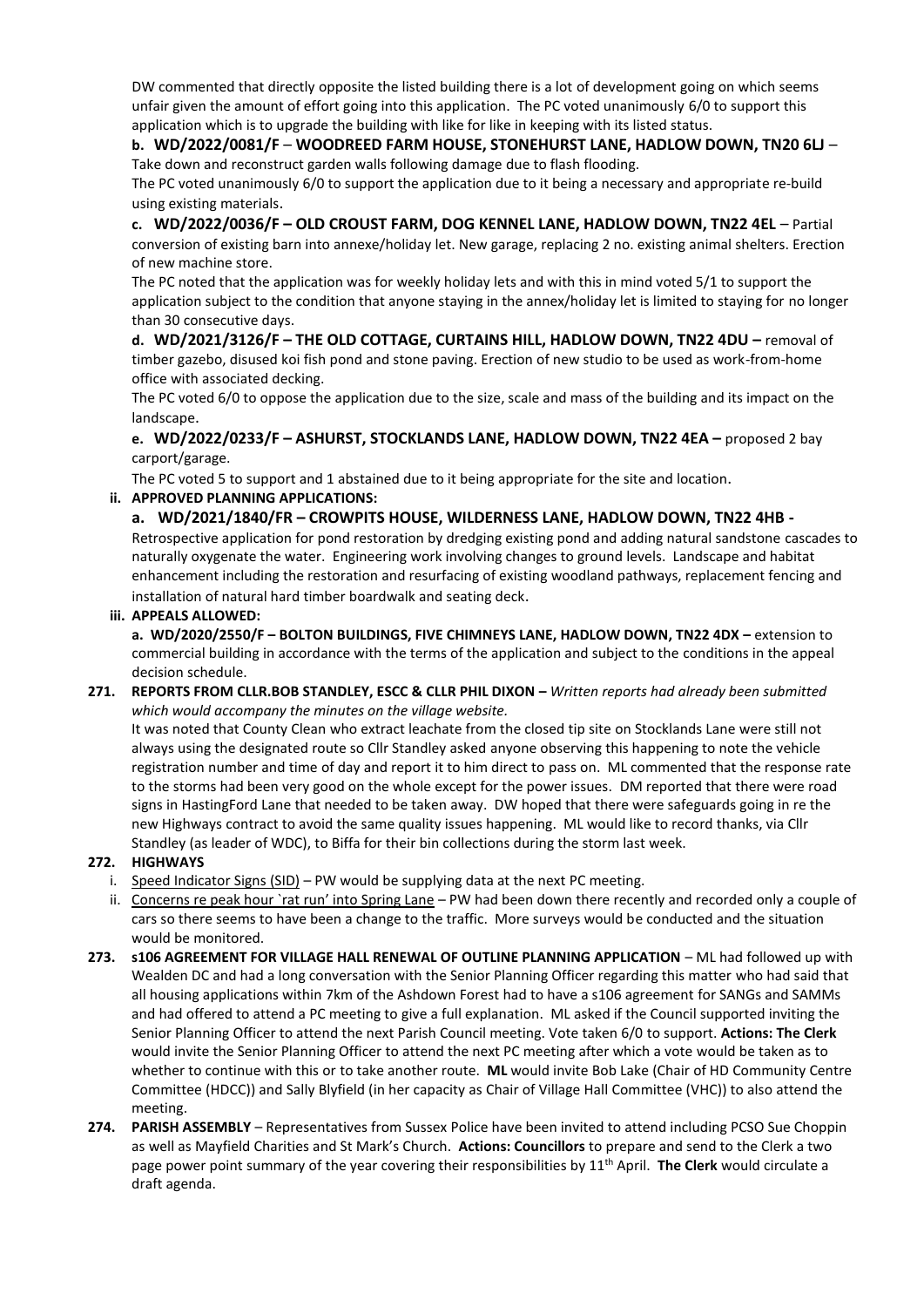- **275. HOW TO ATTRACT VOLUNTEERS TO VILLAGE COMMITTEES –** RL, ML and The Clerk had attended a meeting about this project and the biggest discussion had been about how we could attract volunteers and what kind of events could be done to achieve that aim. Attendees has been tasked with getting some proposals together and bringing them to a follow up meeting being held on 14<sup>th</sup> March.
- **276. BURIAL GROUND:**
	- i. Dealing with clearing the area owned by the PC set aside for burial ground extension BF updated that 90% of this had been done and when there is another dry weekend it would be finished. It was likely that new fencing would need to be erected. The PC thanked BF, Guy Osborne and Julian Michaelson-Yeates for doing this work.
- **277. REPORTS FROM COUNCILLORS (COUNCIL MATTERS AND OUTSIDE BODIES) -** *Written reports had already been submitted which would accompany the minutes on the village website.* ML had attended the Association AGMs which covered the Village Fayre Committee, HDCC, PFC, the Village Hall and the Church. The amount of work that all the groups had done during the pandemic was extraordinary, so thanks were extended to them from the PC. One matter that had stood out was that the Church was in a poor state of repair and people are not attending. The Church was a beautiful Grade 2 listed building and has previously been noted by the Parish Council and the wider community as an asset to the village and if the Church was not supported by the community it was at risk of losing it. ML had also attended a very good meeting with the PFC as an observer and was awaiting an invite to the VHC.
- **278. REVIEW OF COUNCILLOR RESPONSIBILITIES** DW would be taking on Highways, Gatwick related issues and Strengthening Local Relationships (SLR) meetings; PW would continue to give support with SLR.
- **279. CAMPAIGN RE OVER-DEVELOPMENT IN WEALDEN** the PC voted unanimously 6/0 to join this campaign to lobby central government to modify their planning policies. DM and BF would represent the PC. **Action: The Clerk** would let Cllr Mikelis know.
- 280. **HANDLING CORRESPONDENCE AND RESPONDING TO CONSULTATIONS POLICY this policy was unanimously** agreed.
- **281. CONSULTATION ON NALC'S RESPONSE TO LANDSCAPES (GLOVER) REVIEW** the PC agreed with NALC's proposed response and had no additional comments.
- **282. CONSULTATION ON REPONSE TO LANDSCAPES (GLOVER) REVIEW FOR GLEAM** agreed with DW's proposed response to this consultation. **Action: The Clerk** would send the PC's response.
- **283. THE QUEEN'S PLATINUM JUBILEE CELEBRATIONS** the New Inn pub was planning an event over the Jubilee weekend; some residents would be holding street parties and the Village Fayre Committee was planning a village picnic at a later date (TBC) so it was agreed that, as it was the Tinkers Park weekend, it was difficult to do anything else.

## **284. CORRESPONDENCE RECEIVED:**

- i. Query re loose stone and mud being brought onto the highway in Wheelers Lane this was due to coppicing work being done and had been raised with the Highway Steward. There is a licensed footpath that is being severely affected. **Action: DW** would take this issue forward.
- ii. Village Hall roof The Village Hall Committee had instructed a structural engineer to look at the deteriorating roof. The correspondence was noted. ML suggested once the report has been completed he would hope a meeting between himself, RL and the VHC could take place to ascertain the core issues and after this the PC would facilitate a meeting between representatives of the PC, VHC and HDCC Committee.
- iii. Boundary and drainage issues from lower half of playing field the issues have been well documented over a number of years. The boundary is outside the scope of the Playing Field Committee (PFC) lease. The resident to whom the hedge belongs had agreed to cut back their hedge on the playing field side but the PC needs to give permission for this to be done. All agreed to give permission. **Action: The Clerk** would send a letter to the resident giving permission for him to cut back the hedge in order to reveal the boundary and notifying the PFC. Once works are complete a further meeting and discussions regarding the re-establishment of the boundary would take place.

#### **285. RISK ASSESSMENTS:**

- i. March Quarterly Risk Assessment (RA) **Action: PW** to complete the RA for reporting back at 5<sup>th</sup> April meeting.
- ii. Annual Financial Risk Assessment was agreed.

#### **286. CLERKS MATTERS:**

- i. Clerks hours for February were agreed.
- **287. BANK RECONCILIATIONS -** February reconciliations were agreed and signed.

#### **288. OTHER FINANCE MATTERS:**

- i. Financial Regulations were approved
- ii. Scheme of Delegation was approved
- iii. Review of Effectiveness of Internal Audit this was agreed.
- iv. Reserves movements the following movements to reserves were agreed in principle depending on what is left at the end of March and after covering April payments: £106 to Property Maintenance EMR; £200 to Tree Work EMR; £106 to IT EMR; £1,268 to Election expenses EMR and remainder (approx. £700) to Fingerpost EMR.